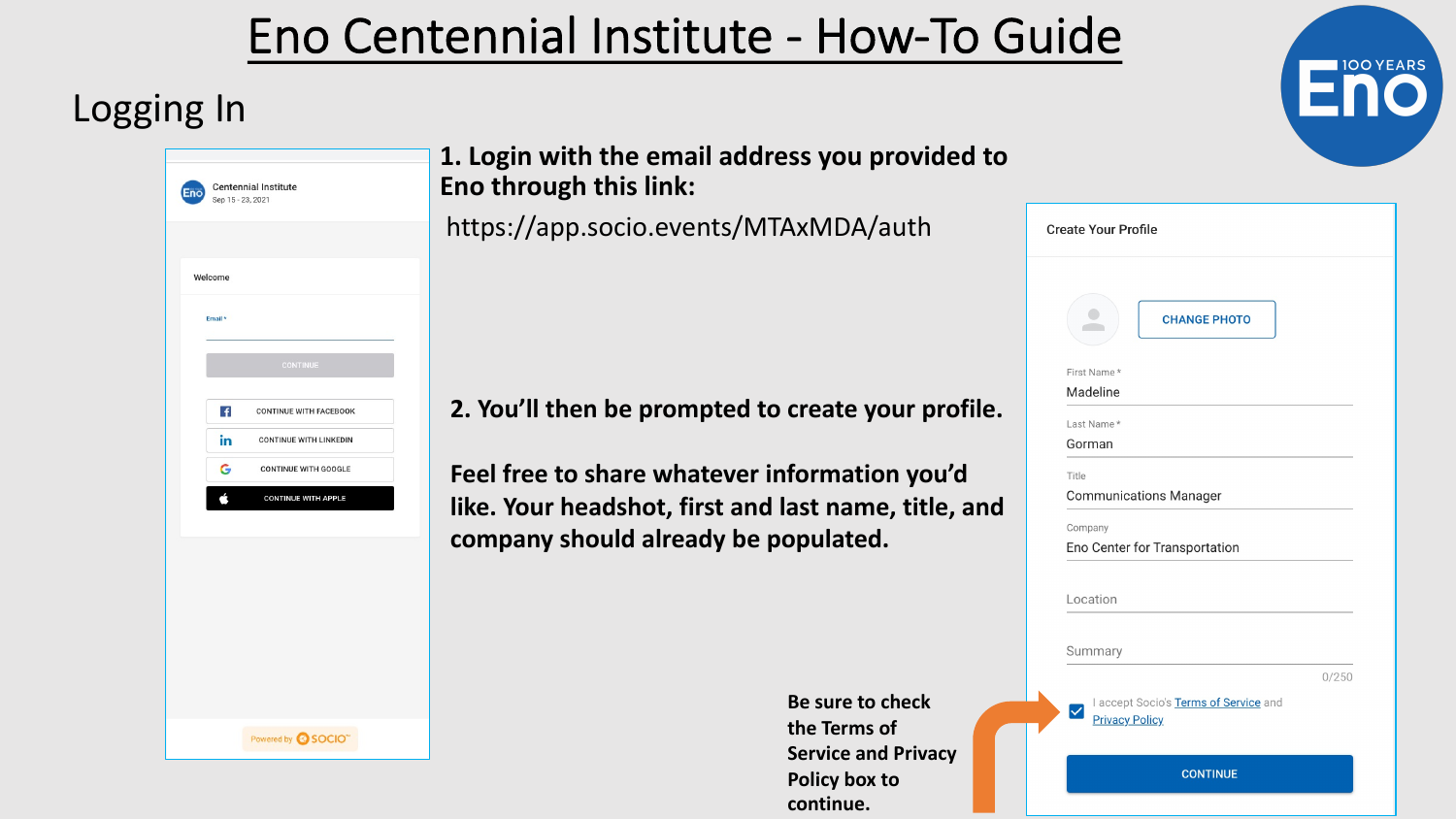Once you're logged in, you'll see this main view.



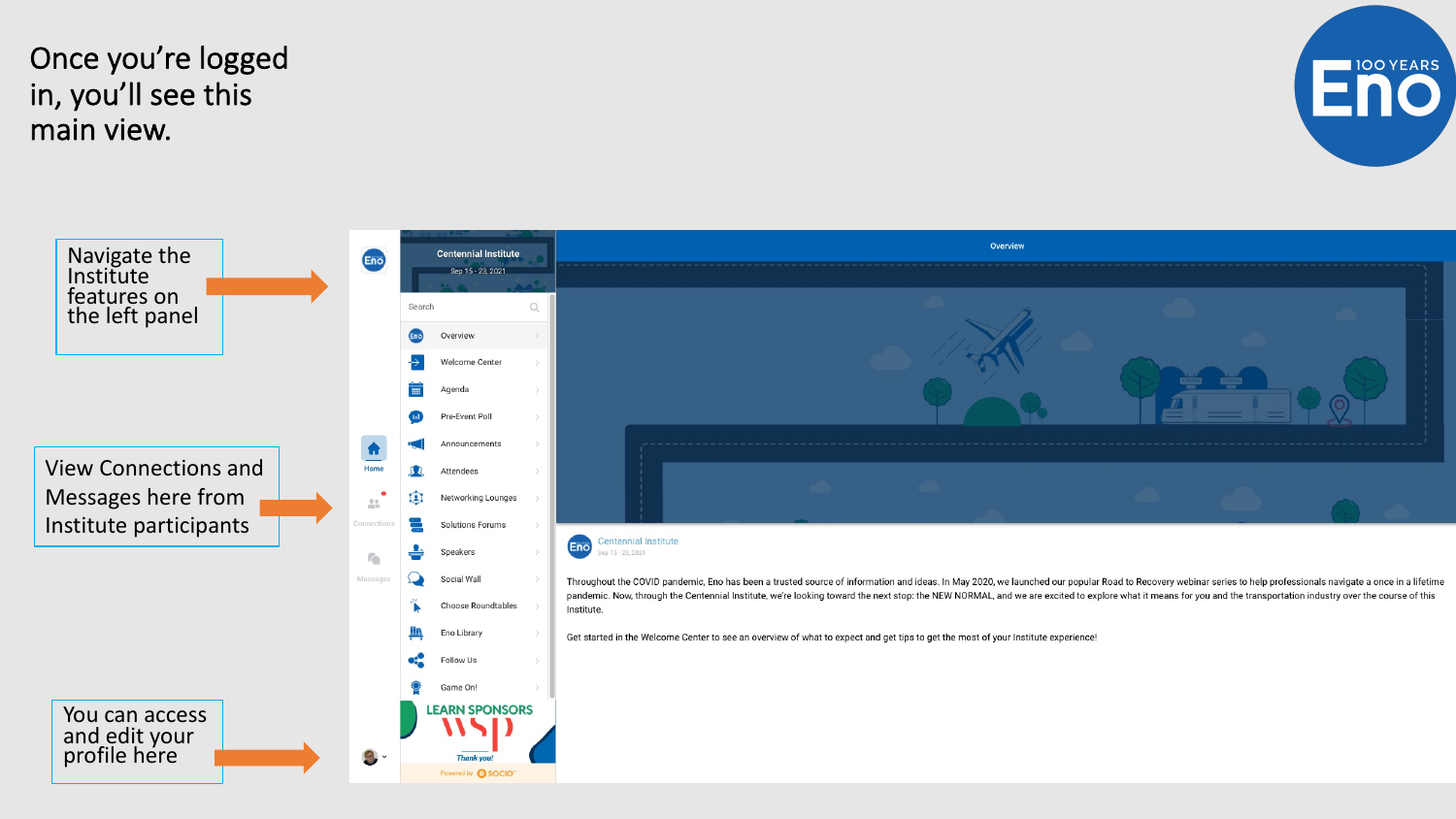#### Features

Feel free to move around the Features panel and discover resources for the Eno Centennial Institute.

**Institute Welcome Center:** Holds information to navigate through the platform for the Institute

**Institute Agenda**: Displays all sessions during the Institute by date of session

**Participants:** You'll see all Institute participants and their profiles

**Eno Library:** Documents and links to reports of interest



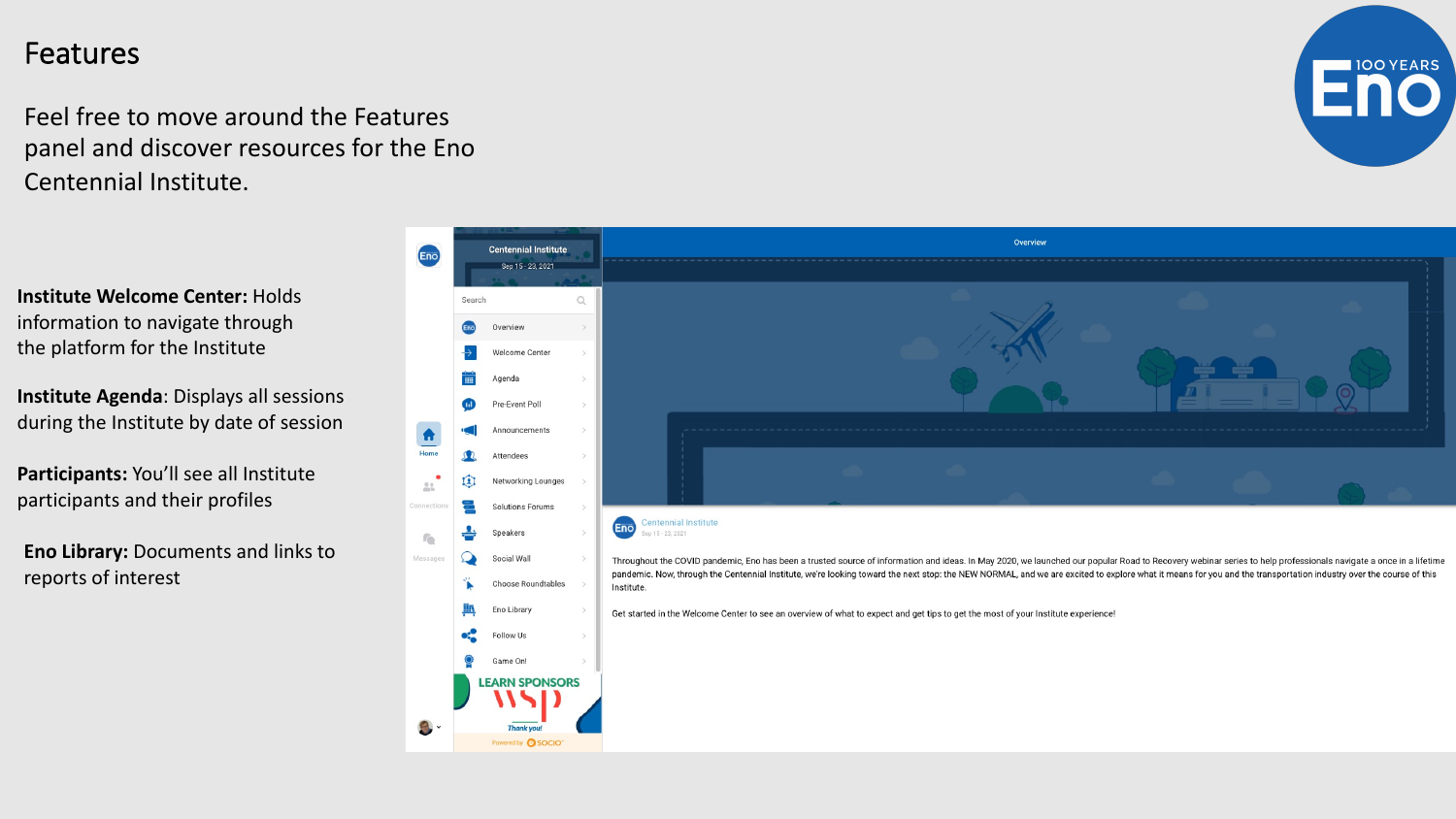### **Eno Networking Lounges**

#### Network with your colleagues in the Eno Networking Lounges. Please meet here for the Pre-Event Networking event on Wednesday, September 15th at 12:00pm.



#### Join a room below

**Eno Networking Lounges** 



Bar  $0/30$  people



Lobby  $0/30$  people



**铅 Settings** 

Lounge  $0/30$  people

Beach

 $0/30$  people



**Business Center** 

**铅 Settings** 

**Pool Party**  $0/30$  people





**Wellness Center**  $0/30$  people



**100 YEARS**